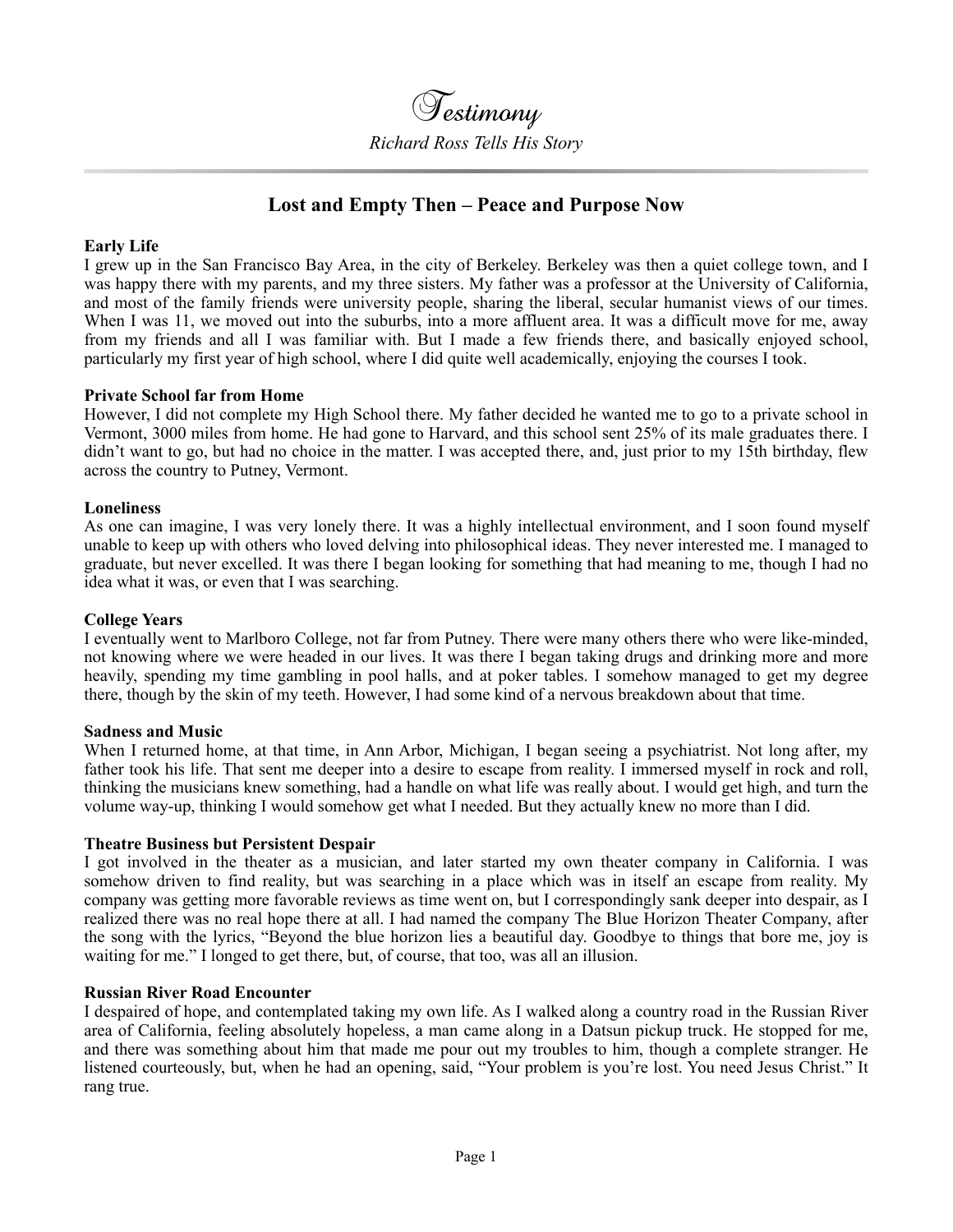## **Glimmer of Hope**

I had spent years and thousands of dollars on counsellors and therapy that never got to the root of things. This man did with that one brief statement. It was an entrance of divine light into my heart. Though he told me of the reason for my lost condition, which was my sin against God, I had a glimmer of hope. He spoke to me of Christ. He spoke of Christ's death on the cross. It clearly meant something deeply personal to him, though I couldn't understand why at that time.

## **The Bible**

But I kept seeing him, and he always told me what the word of God says. He gave me a Bible, which I had never read. I'll always remember the effect upon me when he quoted, "The wages of sin is death." (Romans 6:23) I was frightened, and had every reason to be. I realized that God was real, and that he was interested in me individually.

## That was quite a revelation.

I also began to run into Christians every day, who gave me Gospel tracts and spoke of salvation. I couldn't deny what was happening wasn't chance. I eventually left that area, as I wasn't comfortable with the Christians, knowing that I wasn't right with God and they were. And I wasn't comfortable with my old friends, because I wanted to get away from the drugs, and clear my mind enough to be able to consider these things.

## **Alone with a Bible**

I went to my mother's in Berkeley. I was deeply troubled, and often couldn't sleep. I would stay up into the early hours of the morning listening to a Christian radio station where Christ was preached. I tried to read my Bible, but couldn't make sense out of it. I believed the answer was there, but I couldn't find it. Sometimes I would just wait for something to come over me. One night something did: the full force of what I was told on the river road.

## **"Lord, Save Me."**

The reality of being totally lost forever under the judgment of God for my sins, caused me to fall to my knees, and cry out loud, "Lord, save me. I'm lost." I didn't know what had happened to me, but I realized my fear was gone. I found myself thanking God for saving me, and, for the first time, calling Him Father. As I learned from the scriptures, "God had sent the spirit of His Son into my heart, crying 'Abba, Father." That's in Galatians chapter 4 verse 6.

Another wonderful thing happened right there. The Bible, which had always seemed mysterious, became a living thing to me, with amazing clarity. I was saved. Hallelujah, God saved this poor, sinful man! Not because of anything I was, or did, but really in spite of it. According to his mercy, he saved me. It was all of grace, from beginning to end.

# **Christian Life and the Blessed Hope**

God has treated me wonderfully now for 37 years, giving me a loving, faithful wife, two dear sons, and many friends who share the same blessed hope of Christ's return to take us to heaven. My earnest desire is that some who read this will find the Lord Jesus Christ, and peace with God through him, and what he accomplished on the cross at Calvary to set the guilty free from guilt and judgment. "In due time, Christ died for the ungodly." (Romans 5:6)

I wrote this poem in 1991 and it is the only poem I ever wrote.

Christ came to me when all was night; My heart was dark, I had no sight. I groped and felt to find the way But could not see the light of day.

So many ways I sought to find The peace I craved for my poor mind; But every hopeful road just proved To be dead-end, mocked every move.

Through arts and education high, To depths of sin and Satan's lies, Page 2